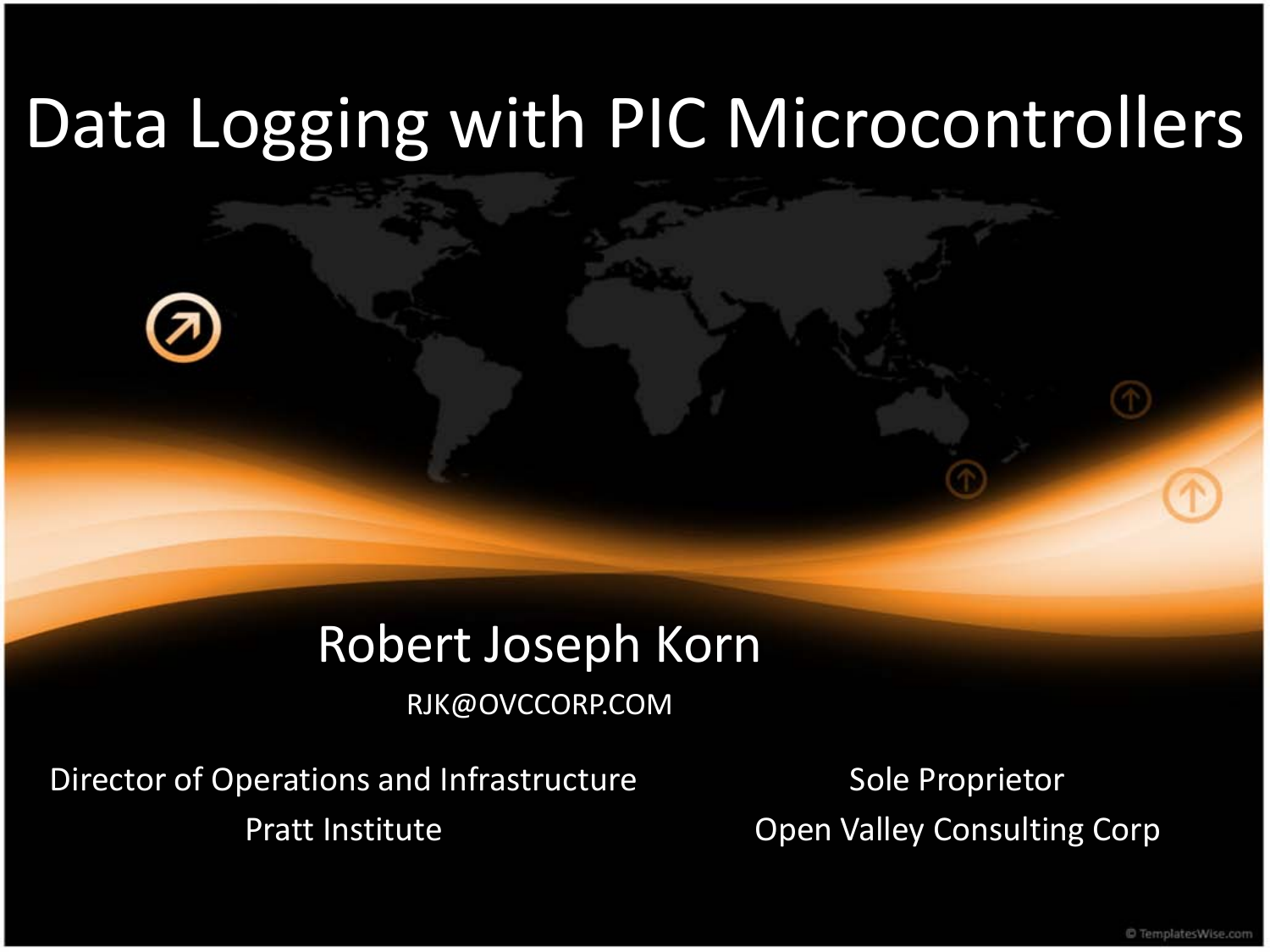# Topics:

- PIC Microcontroller A/D
- Dallas One Wire Digital Temperature Sensors
- LAMP Server Linux Apache Mysql PHP
- LCD Smartie PC Based LCD Display Driver
- Pachube Data Logger Service
- Flash Animations for Display of Data
- Iphone / Ipad Serial Tricks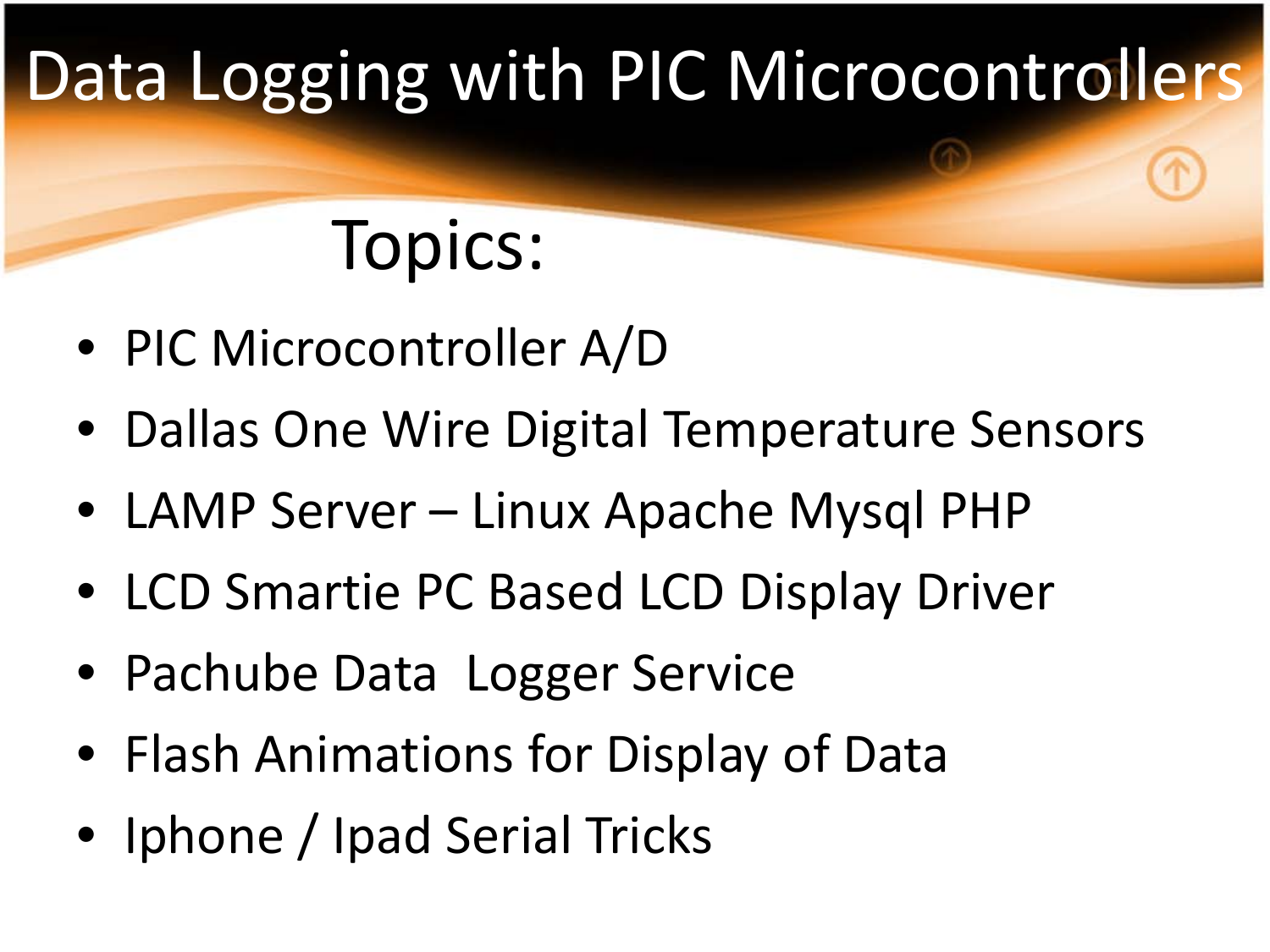# PIC Microcontrollers:

- 16F73 8bit ADC Hardware USART
- 16F876 10bit ADC Hardware USART
- 18F2553 12bit ADC Hardware USART & USB

# Tools:

- Melabs PicBasic Pro
- Microchip PicKit 2 Programmer
- Commonly Available USB Interfaces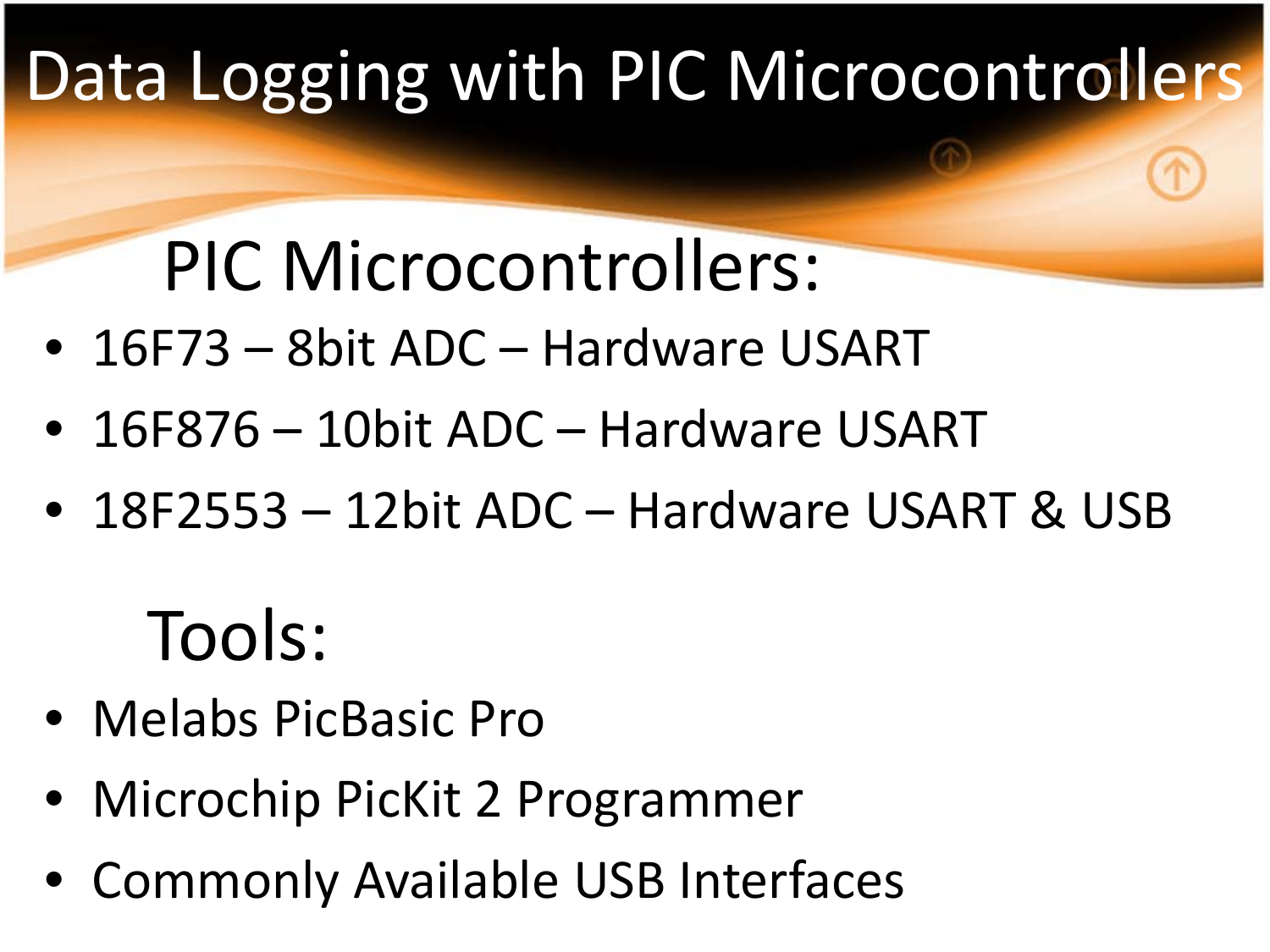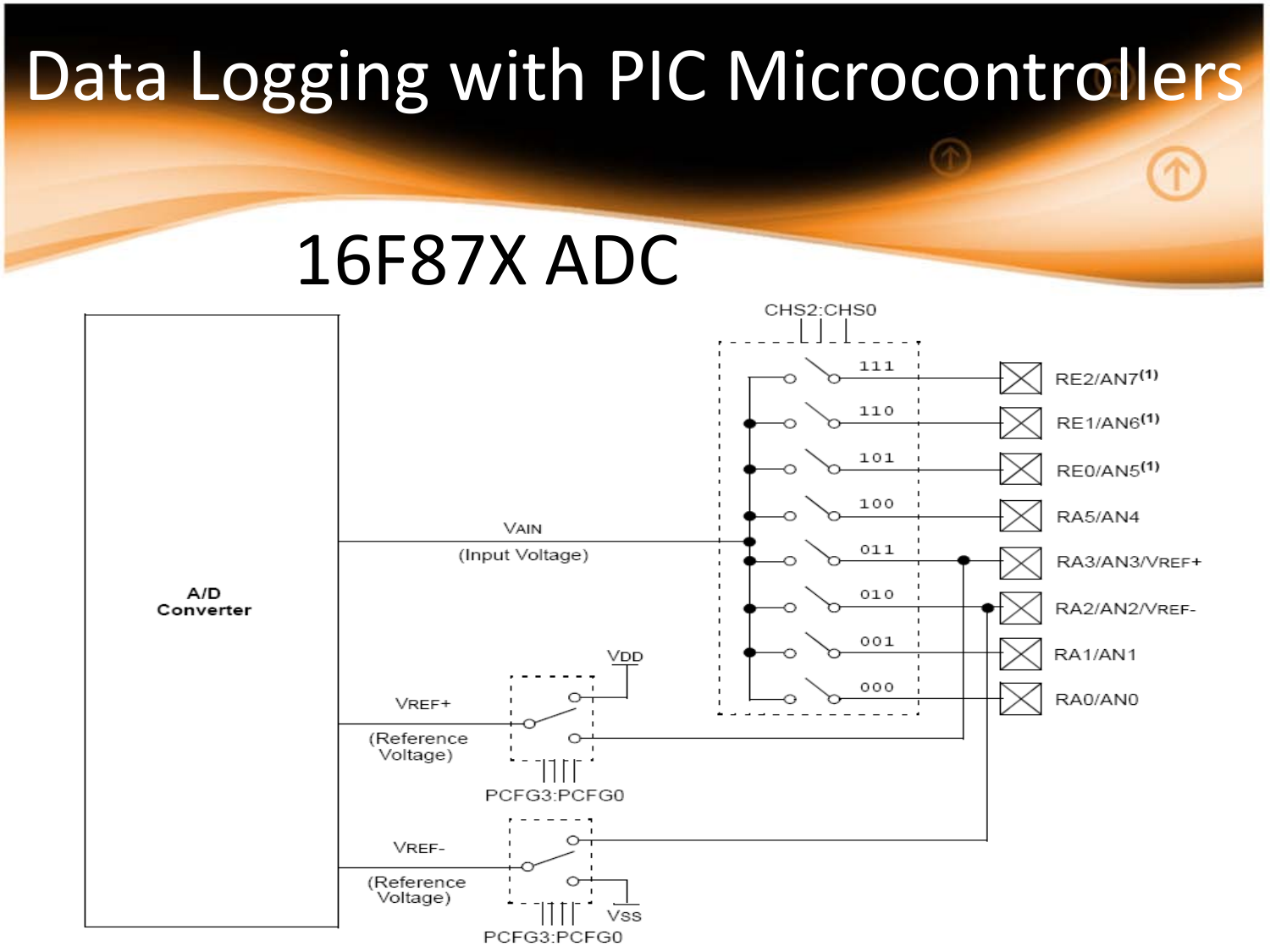# A/D Converter: Range

Minimum and maximum voltage levels that the A/D converter can quantize

0-5V input can be scaled to -10V to +10V using a couple of resistors and a single +5Vref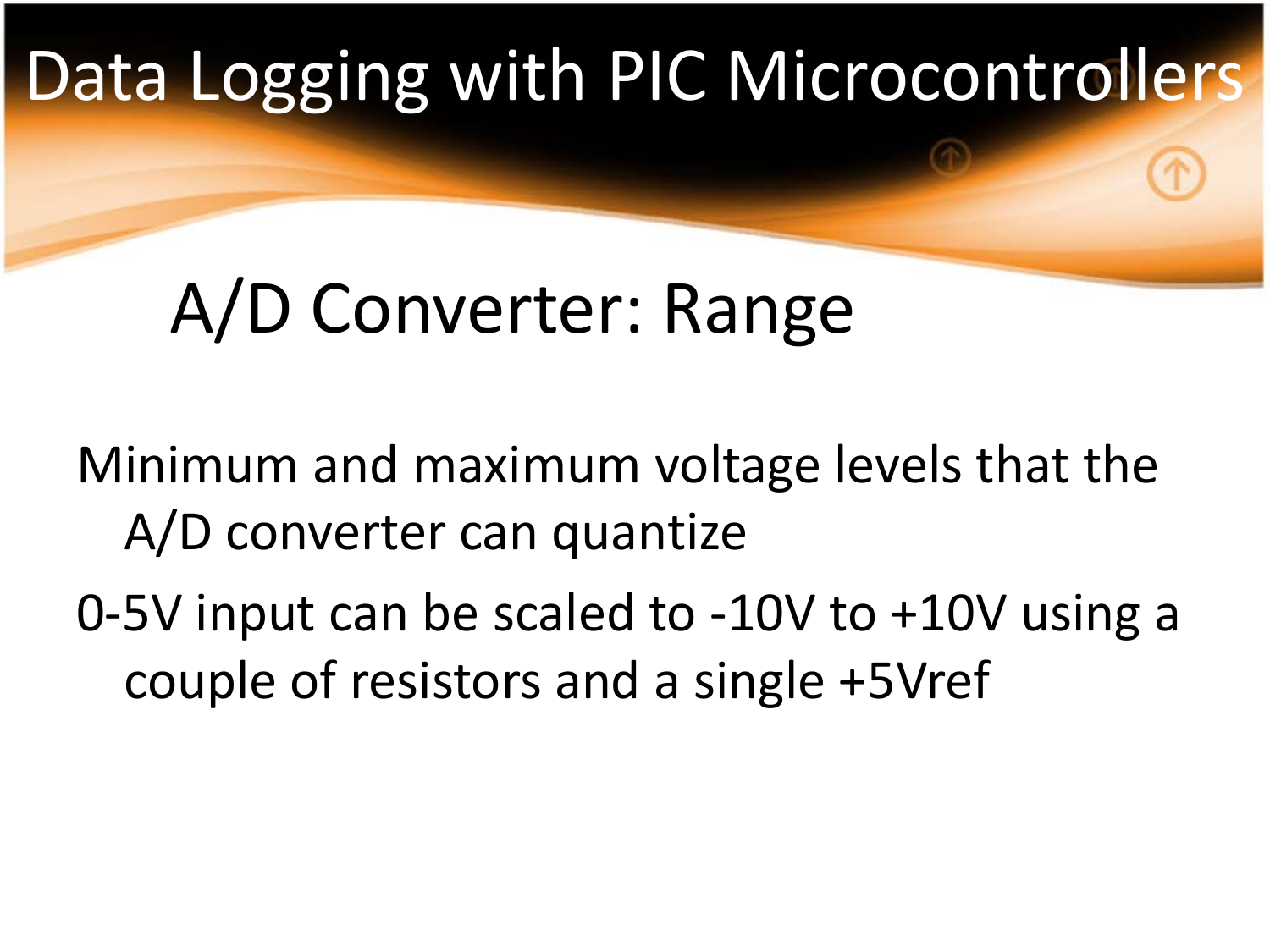# A/D Converter: Range

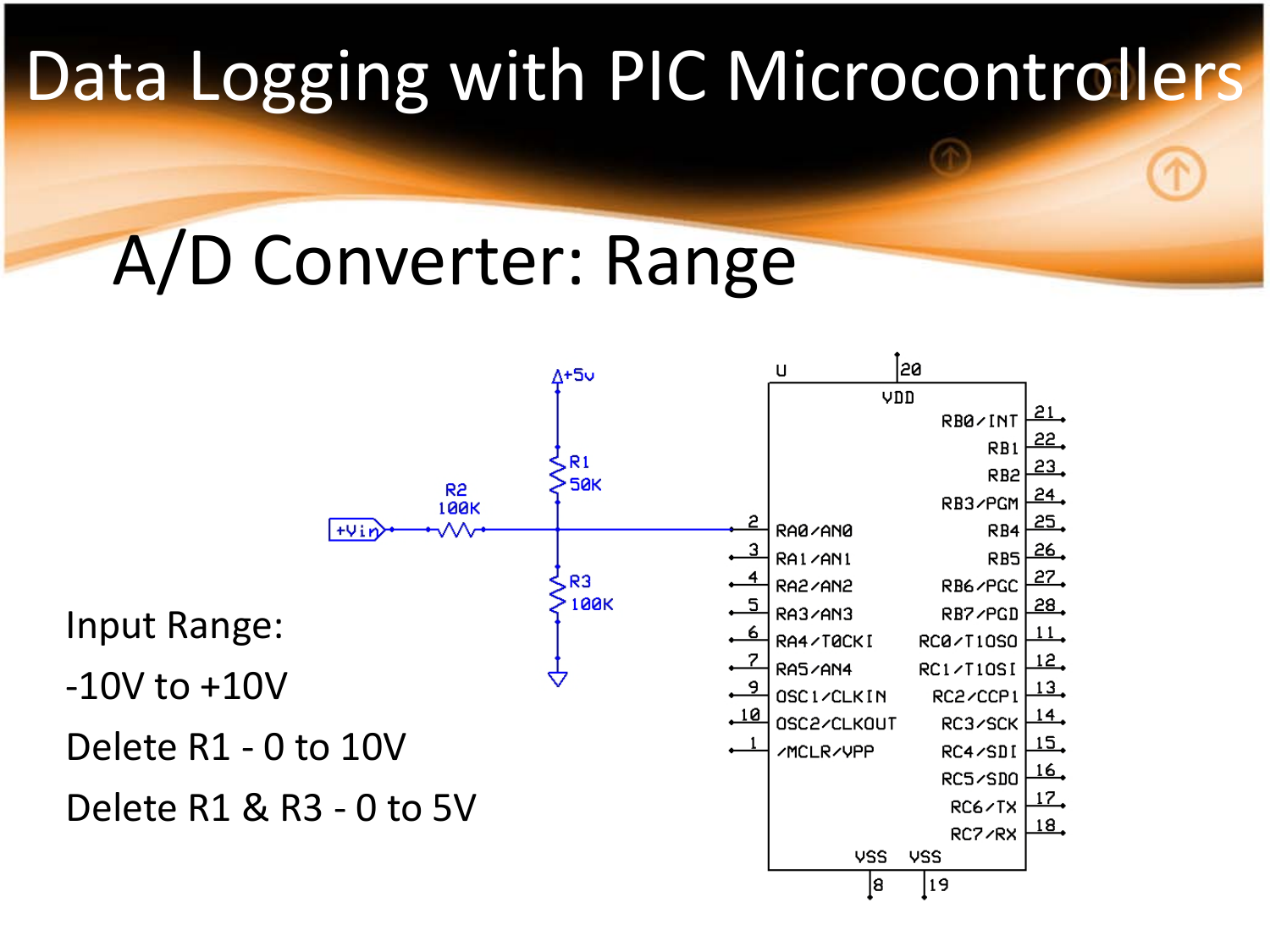# A/D Converter: Sample Rate

• Generally using a higher sample rate will yield better results. The reason one would use a lower sampling rate is because the amount of total samples that can be taken is limited, the processing power required to handle the data is limited, or the extra precision obtained by the high sampling rate is unnecessary.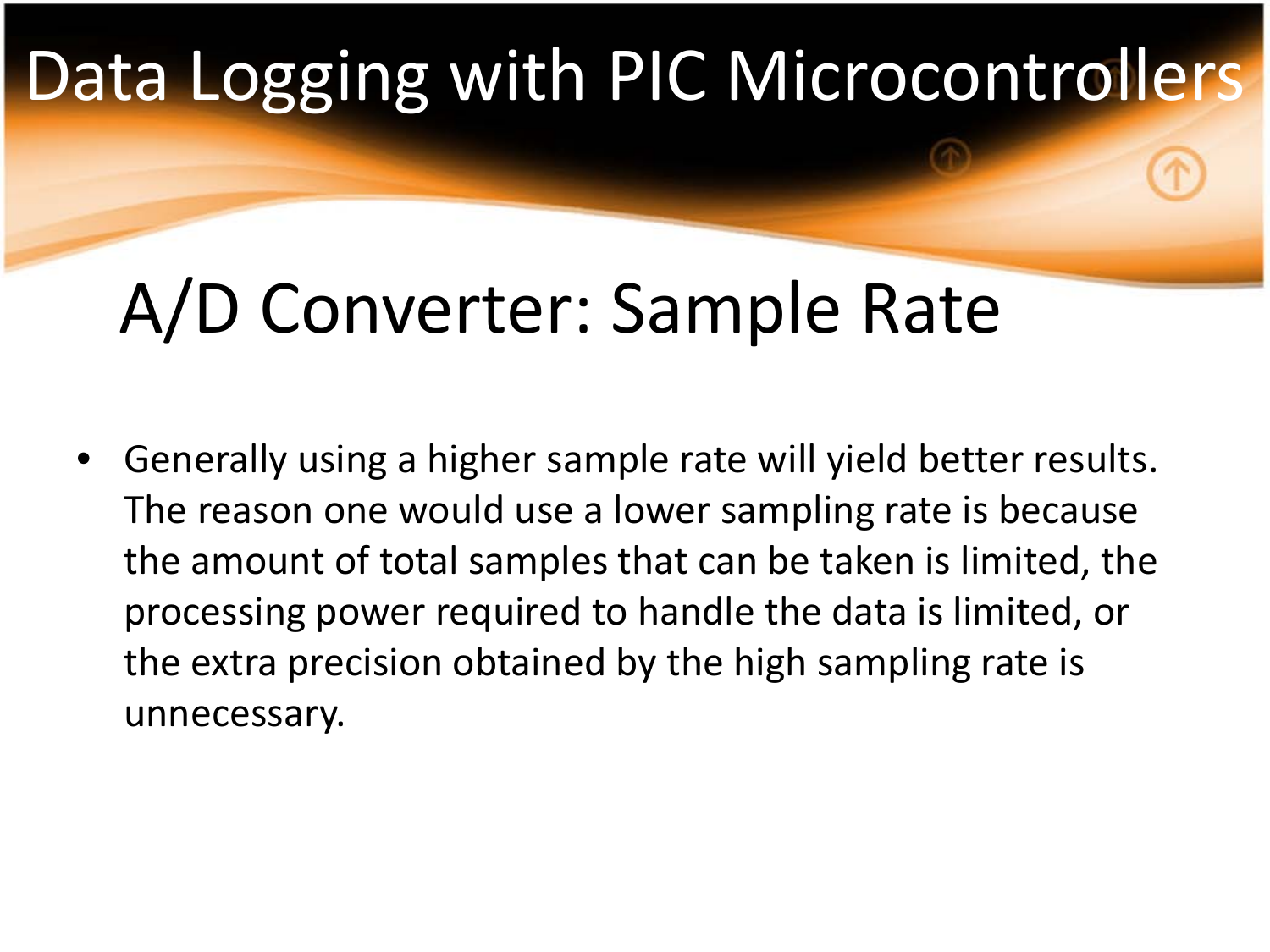- One of the factors to consider in converting analog signals to digital is the sampling rate. The sampling rate determines how often conversions take place
- This example shows three different sampling rates for an analog input signal. The 16 samples per cycle digitized signal looks closer to the original analog input than the 4 samples per cycle signal.



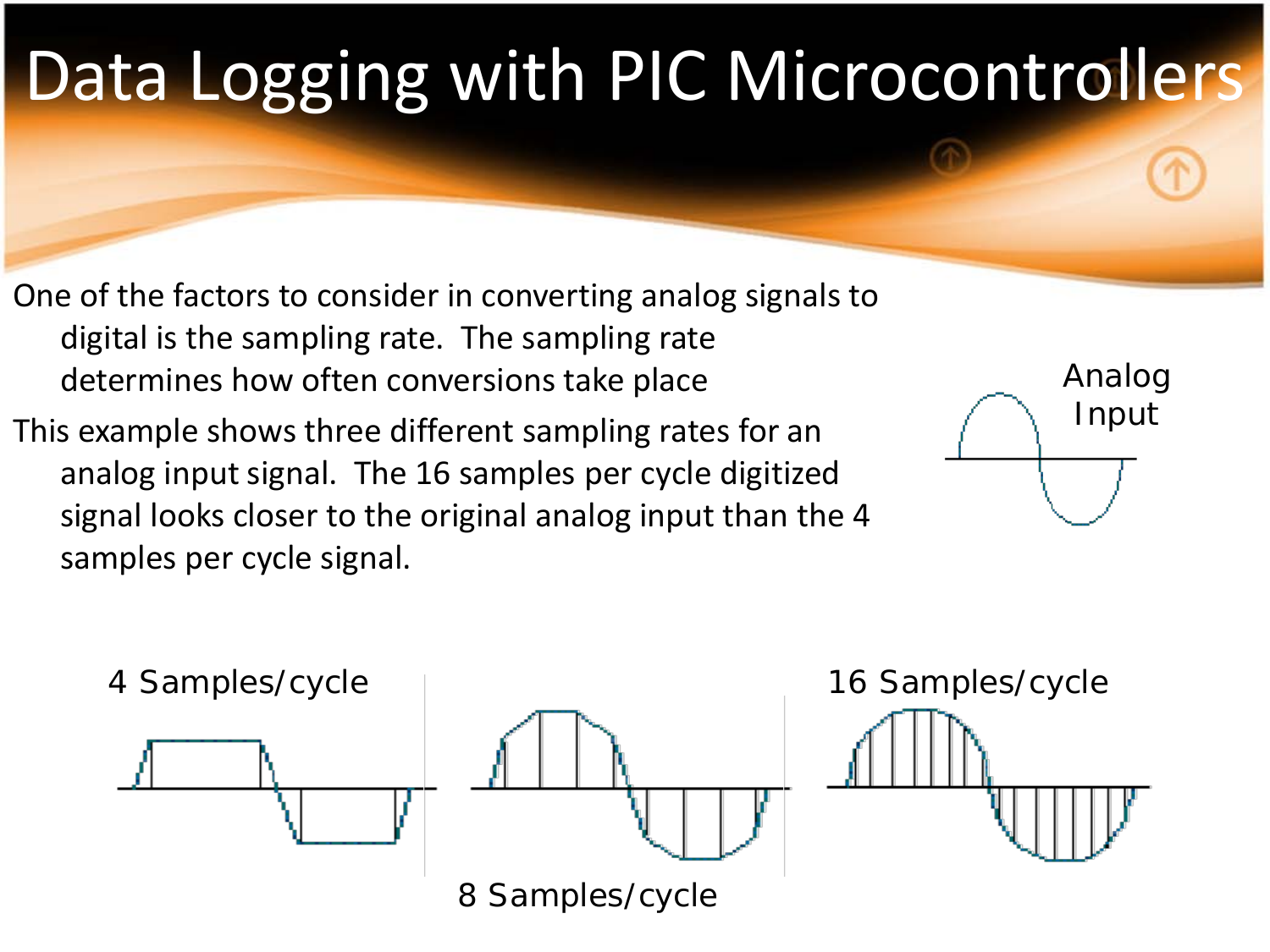

• A problem with using too low of a sampling rate is that aliasing might occur. Aliasing is when the acquired signal gets distorted by a sampling rate that is too small. In this example, the original signal is sampled so slowly that the sampled signal looks like a completely different frequency than the original signal.

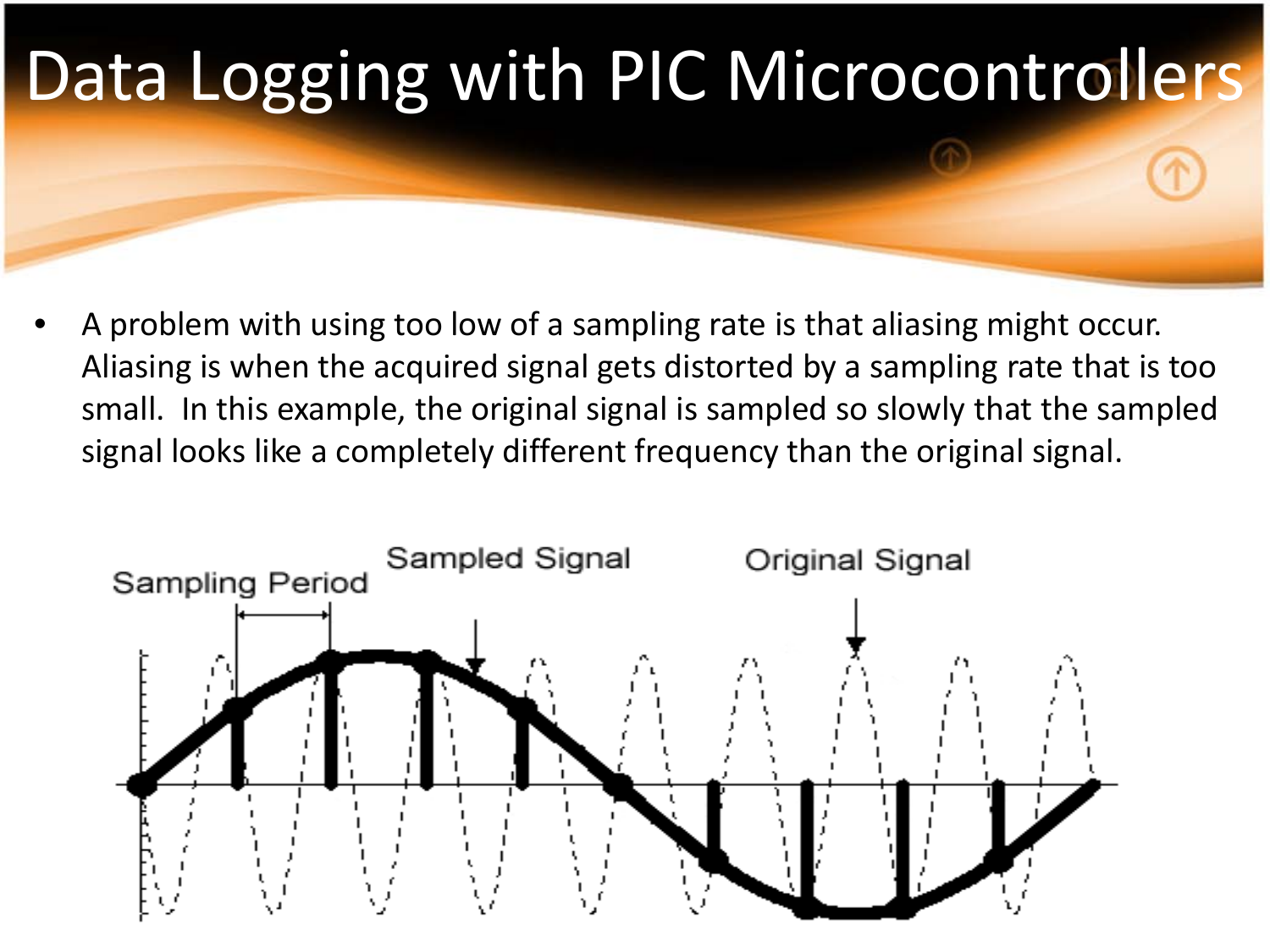# A/D Converter: Resolution

- The resolution of a converted signal is the number of bits that are used to store each sample of data.
- For example, a 8 bit resolution will allow 8 to the 2nd power number of values for the data, meaning that the data can take 256 possible values.
- The higher the resolution, the closer the digitized signal will resemble the original analog waveform.

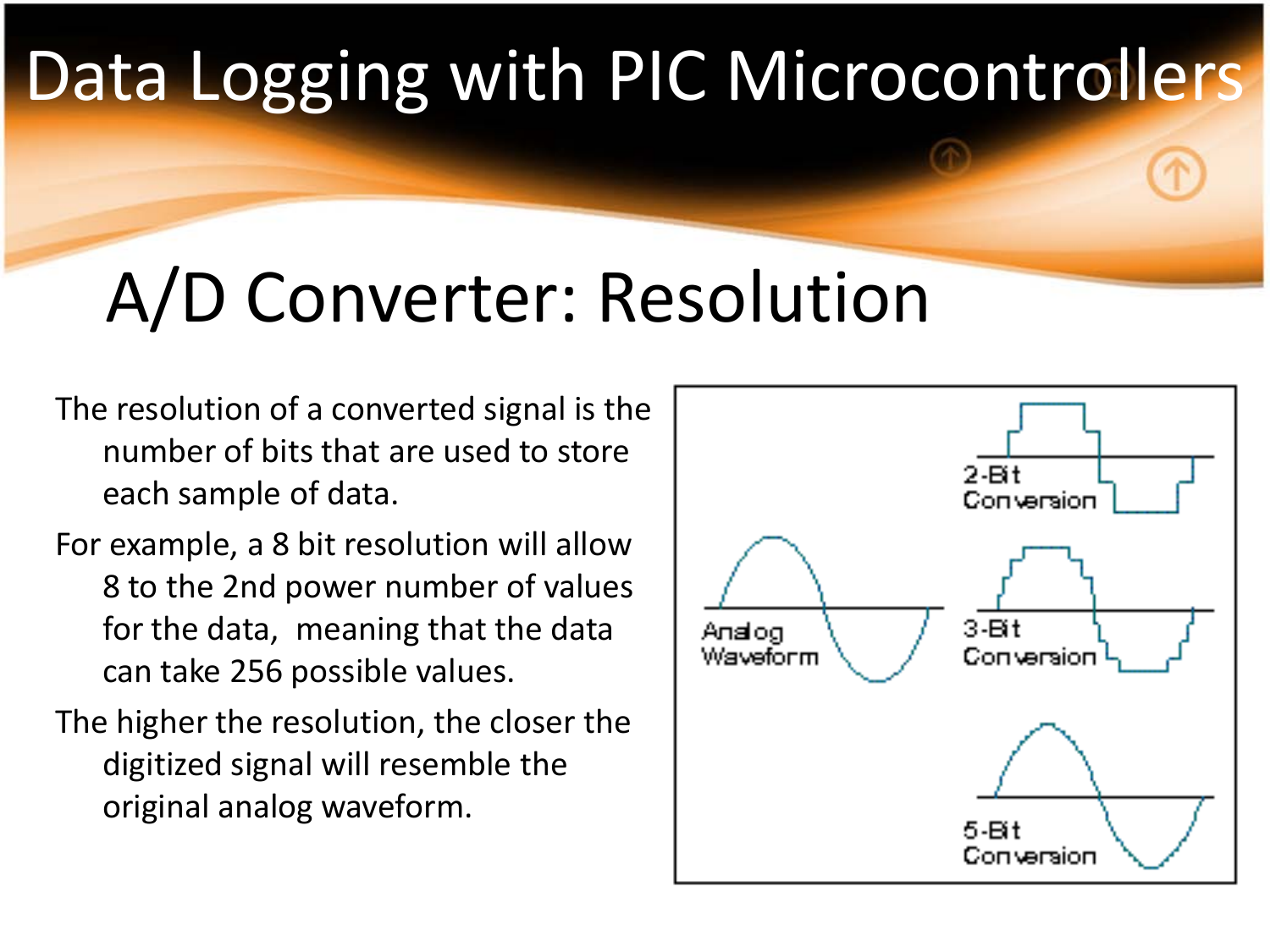# USB Interfaces

#### DKU-5

Made for Nokia Phones 3.3V ARK USB based Chipset Preferred Available for \$3 - \$7 on Ebay

USB MIDI Apple Supported Iphone / Ipad interface Available for \$5 - \$9 on Ebay



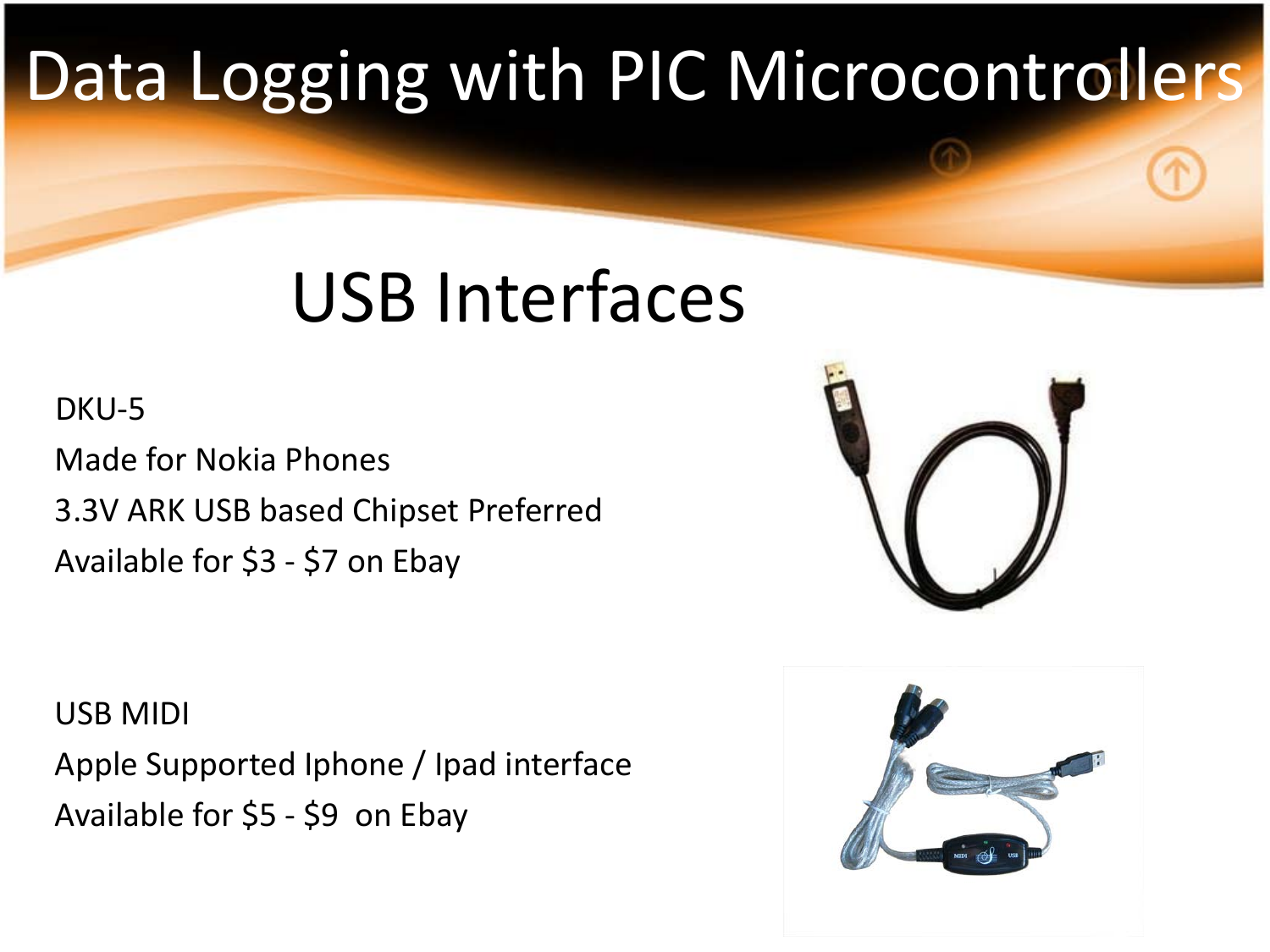### Dallas One Wire Sensors

DS1820B

TO-92 Package Digital Output Great noise Immunity Long Cable Runs

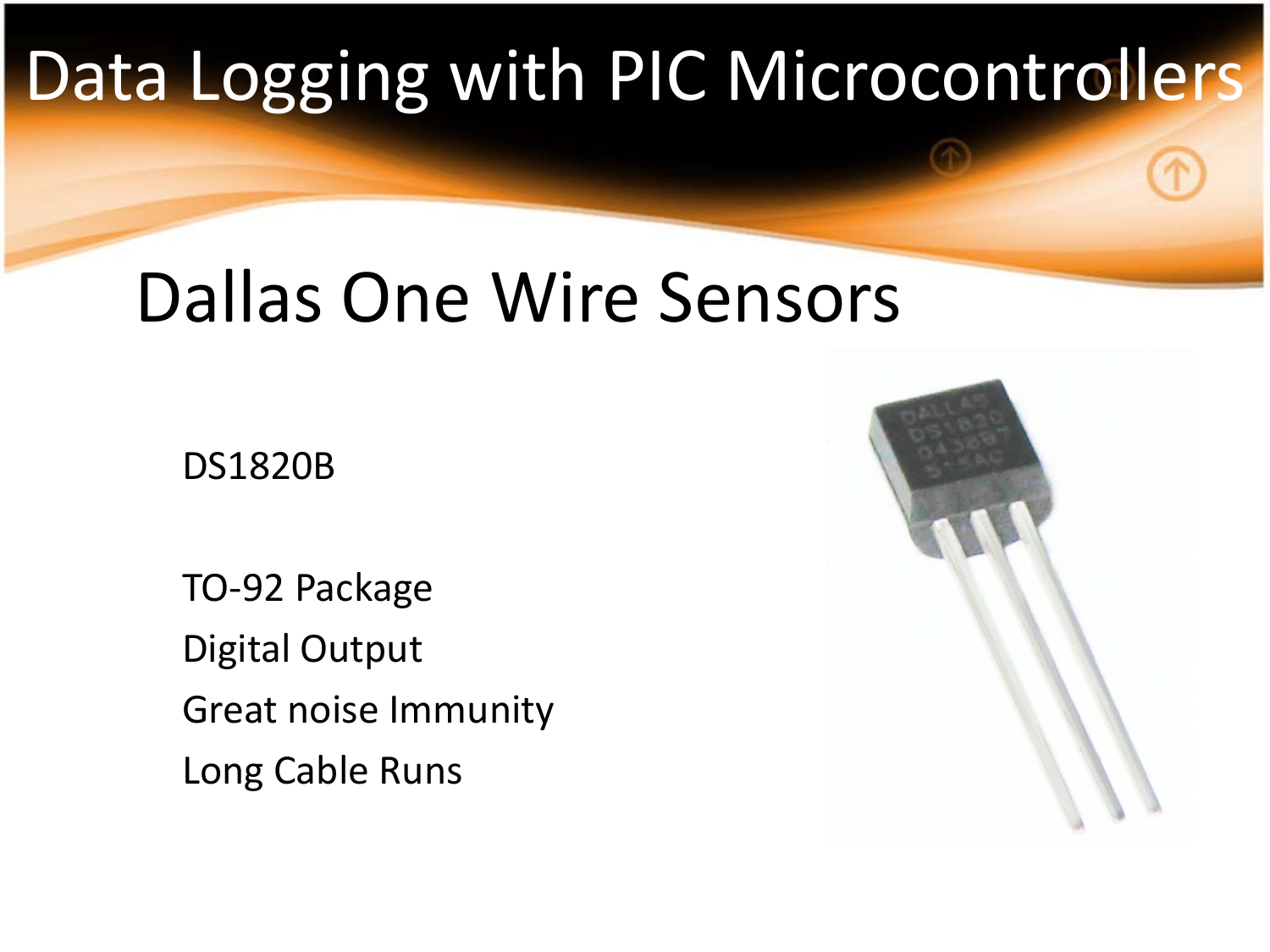# PicBasic Pro Source

| temperature  |  | VAR     | WORD        |
|--------------|--|---------|-------------|
| count_remain |  | VAR     | <b>BYTE</b> |
| count_per_c  |  | VAR     | <b>BYTE</b> |
| VAR<br>DO    |  | PORTC.0 |             |
| mainloop:    |  |         |             |

pause 2000

- Temperature storage
- ' Count remaining
- ' Count per degree C
- ' One-wire data pin

```
OWOUT DO, 1, [$CC, $44] The Start temperature conversion
```
OWOUT DQ, 1, [\$CC, \$BE] ' Read the temperature OWIN DQ, 0, [temperature.LOWBYTE, temperature.HIGHBYTE]

' Calculate temperature in degrees C to 2 decimal places ' (not valid for negative temperature) temperature = temperature  $*/1600$ SEROUT DEC (temperature / 100), ".", DEC2 temperature, " C " GoTo mainloop  $\qquad \qquad$  ' Do it forever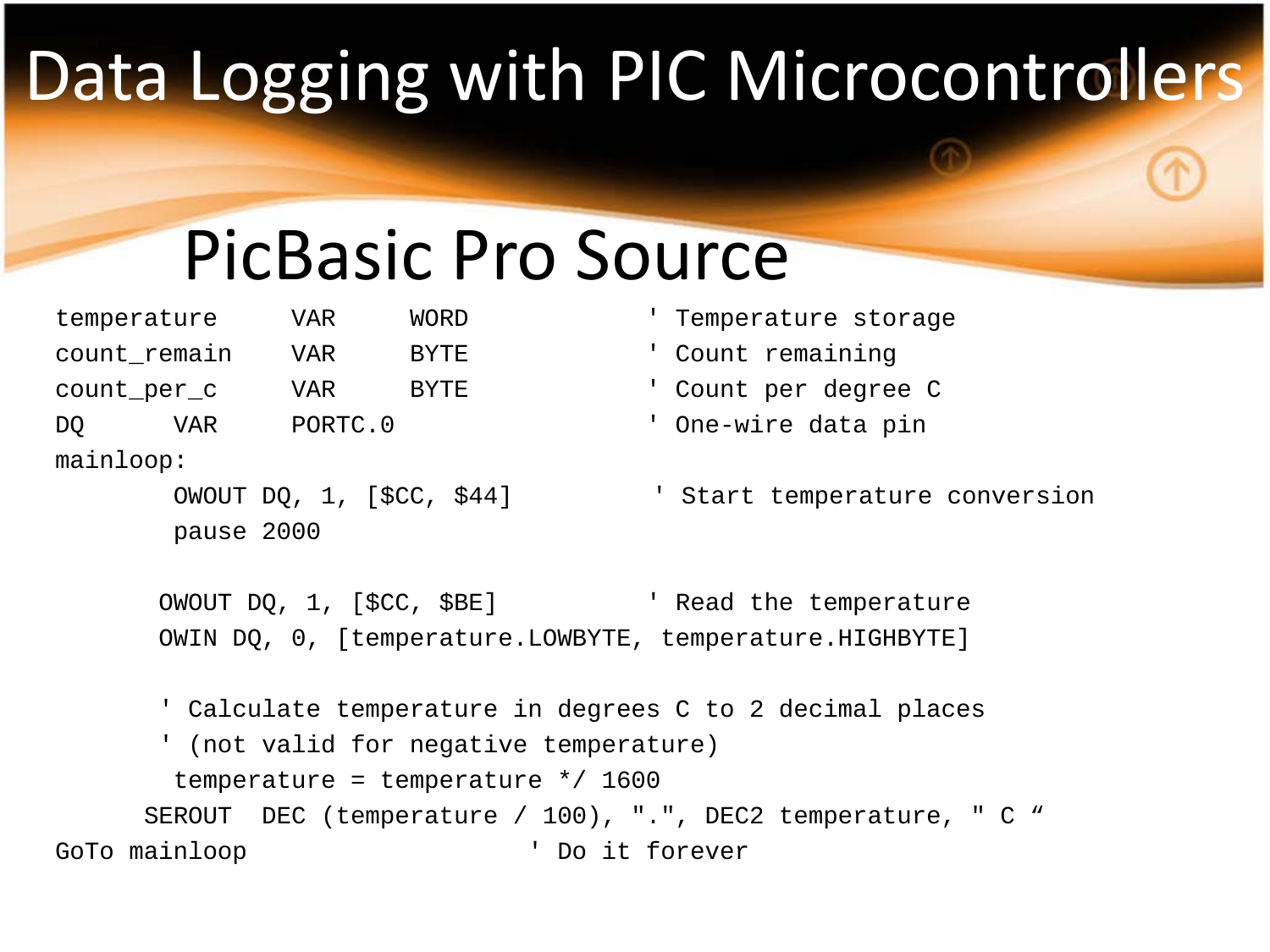# LAMP Server

**LAMP** is an acronym coined from the first letters of **Linux**, [Apache HTTP Server,](http://en.wikipedia.org/wiki/Apache_HTTP_Server) [MySQL](http://en.wikipedia.org/wiki/MySQL) and [Perl](http://en.wikipedia.org/wiki/Perl)[/PHP](http://en.wikipedia.org/wiki/PHP)/[Python](http://en.wikipedia.org/wiki/Python_%28programming_language%29). These are the principal components used to build a viable general purpose web server

Though the original authors of these programs did not design them all to work specifically with each other, the development philosophy and tool sets are shared and were developed in close conjunction. The software combination has become popular because it is free of cost, open-source, and therefore easily adaptable.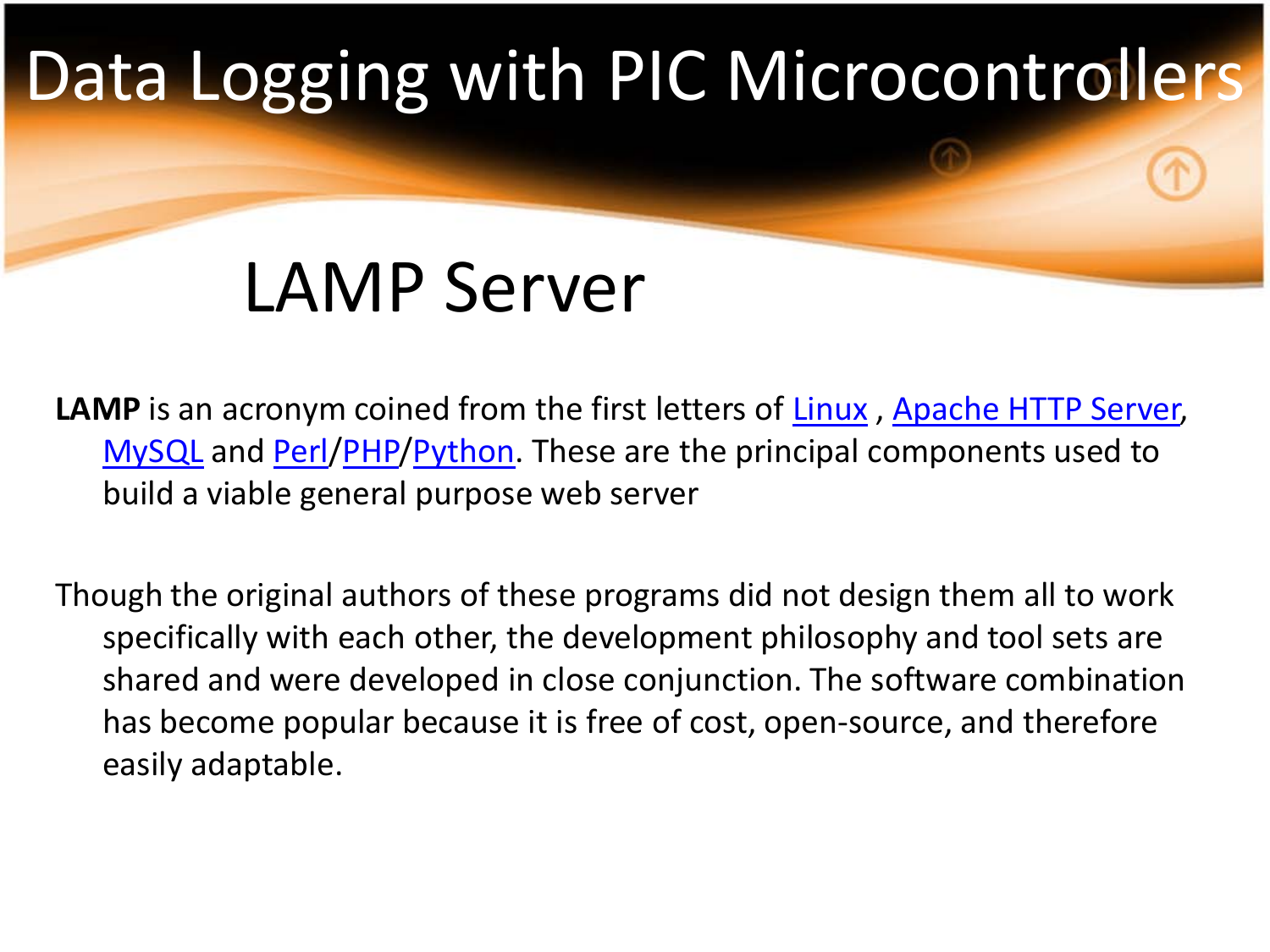# LCD Smartie

LCD Smartie is software for Windows that you can use to show lots of different types of information on an LCD/VFD.

It can display: Everest stats, Speedfan stats, MBM stats (your CPU temp, fan/cooler speed, etc), BBC World News (or any other RSS feed!), WinAmp stats (currently playing tracks title, length, position, etc), Network stats (speed, total bytes, etc), CPU Speed, Disk available/free, memory usage, Email details, game stats, and many more...

With a little help from a Serial to Network Proxy it can be used to drive remote display over the internet too.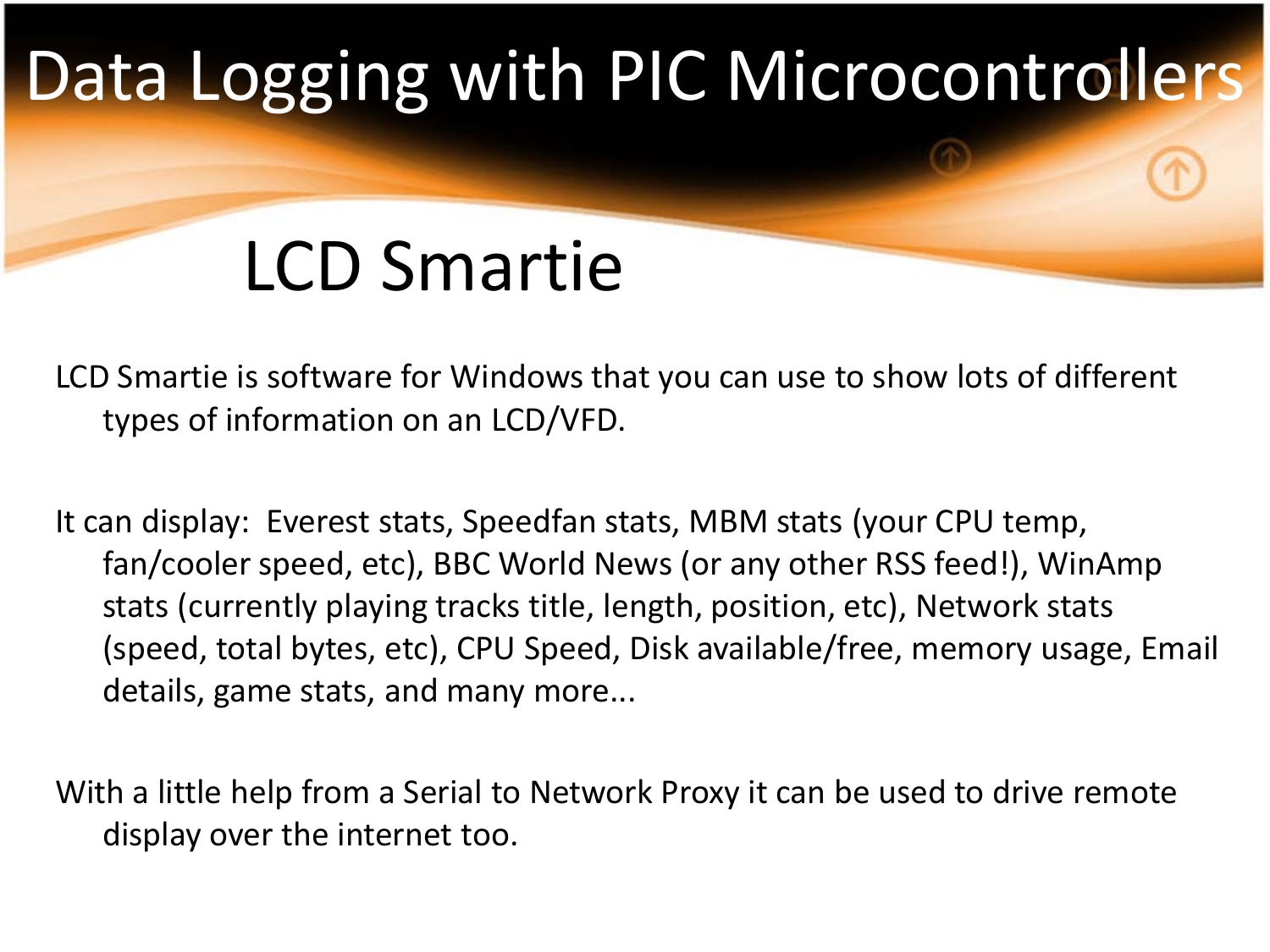# Pachube

Pronounced "Patch Bay"

[Pachube](http://www.pachube.com/) is a realtime data infrastructure platform for the [Internet of Things,](http://www.readwriteweb.com/archives/top_5_web_trends_of_2009_internet_of_things.php) managing millions of datapoints per day from thousands of individuals, organisations & companies around the world.

Apart from enabling direct connections between any two devices, objects or environments, it can also be used cross-domain and cross-industry, to facilitate many-to-many connections: just like a physical "patch bay" (or telephone switchboard) Pachube enables things to "plug-in" to other things in real time so that, for example, buildings, weather stations, interactive environments, air quality monitors, networked energy monitors, virtual worlds and mobile sensor devices can all "talk" and "respond" to each other in realtime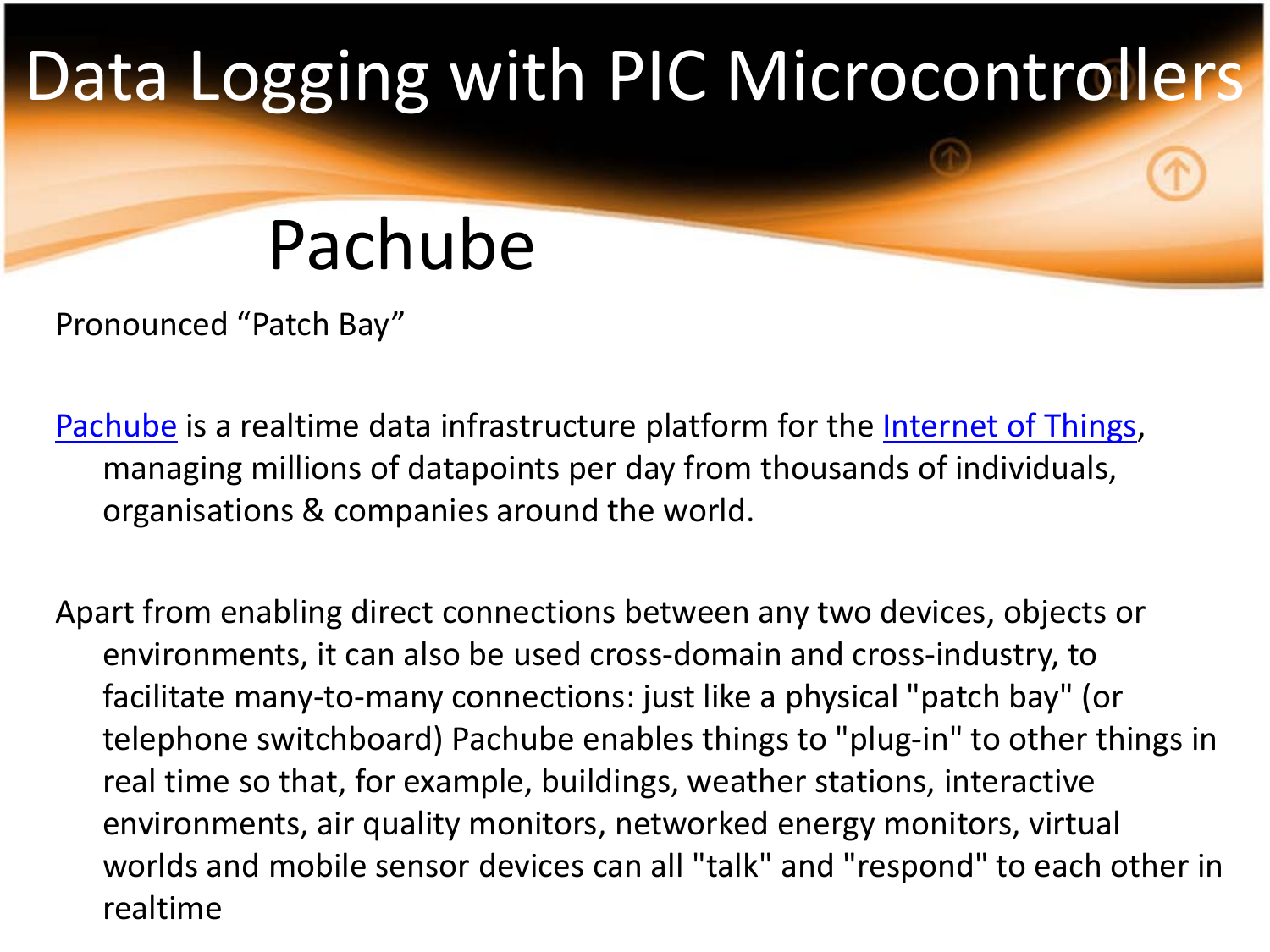# Flash

### Dark Artistry – Open Flash Gauges http://www.darkartistry.com/content/view/129/48/

- Open Source Flash meters, gauges, and gadgets for live dashboard web applications! Use your favorite Javascript toolkit or roll your own. Update live using Ajax or by form, whatever. Current examples use Mootools 3 Ajax and Json to update and are included in the download - simply unzip to the root of your test server and load index.html. Objects included, temperature gauge, resource meter, pos/neg meter, dual needle gauge, in/out gauges (shown above), and more. View the live examples page for a complete list.
- Tested platforms Linux, Windows XP/2003, OS X 10.4
- Tested Browsers Firefox, Flock, IE7, Safari (OS X), Opera
- Requirements : Only one, you need a web server like IIs or Apache for these to work.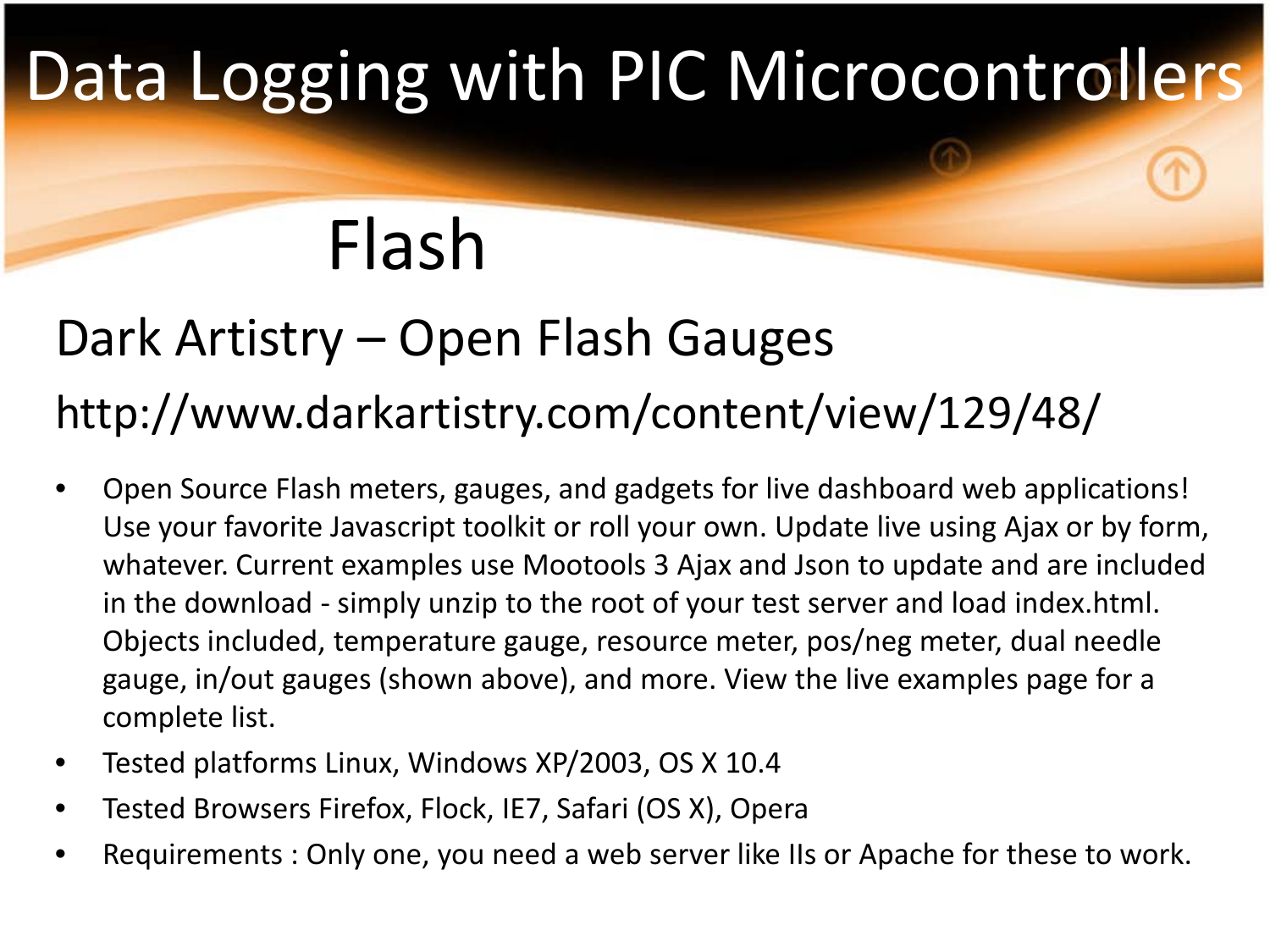# Iphone / Ipad Serial

- Midi USB adapter
- Camera connection adapter kit
- 31250 Baud Serial
- Optically Isolated Interface
- Easy to interface to a PIC
- Fully Supported by Apple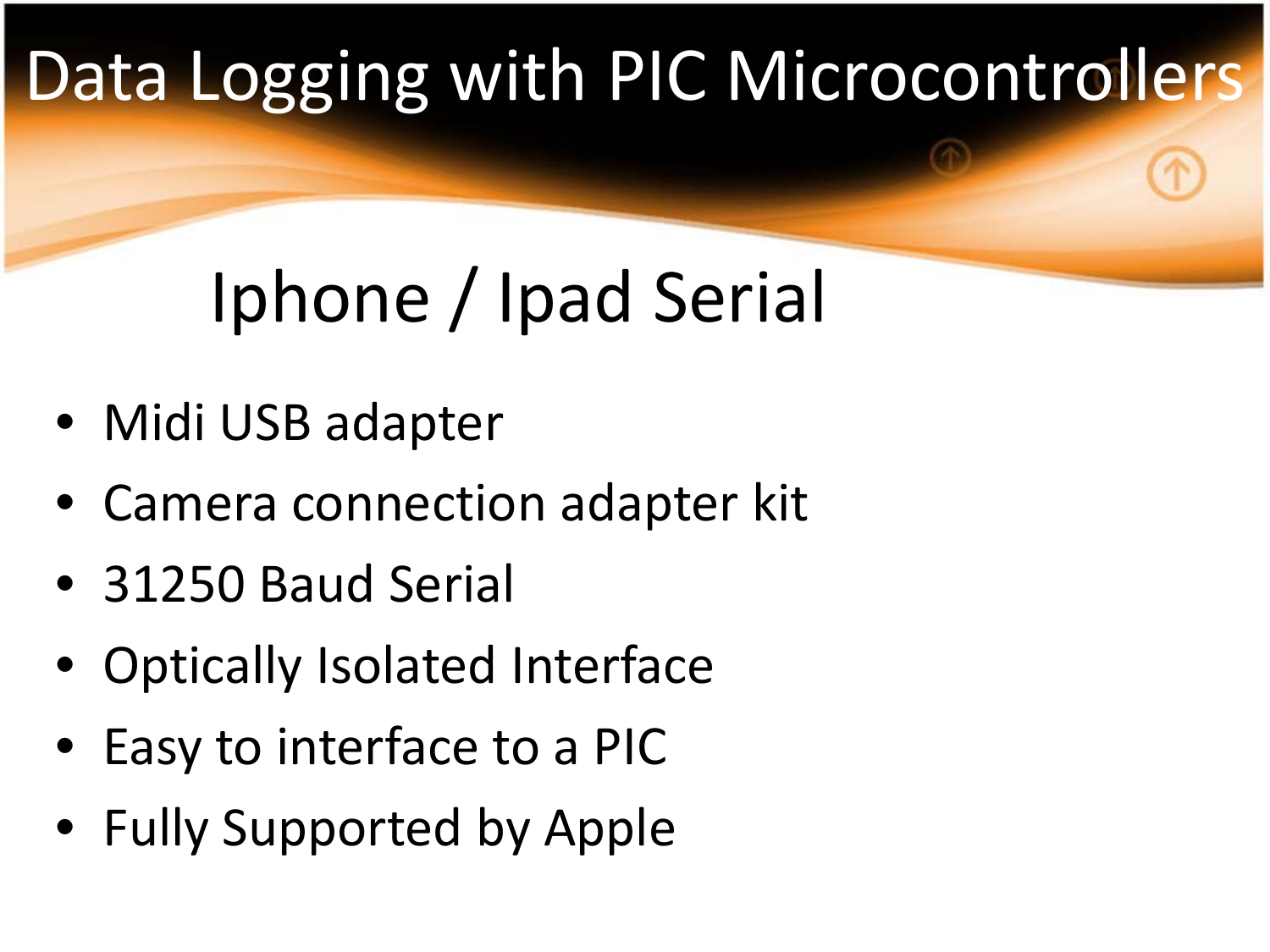# Questions?

#### Robert Joseph Korn

RJK@OVCCORP.COM

Director of Operations and Infrastructure Pratt Institute

Sole Proprietor Open Valley Consulting Corp

C TemplatesWise.com